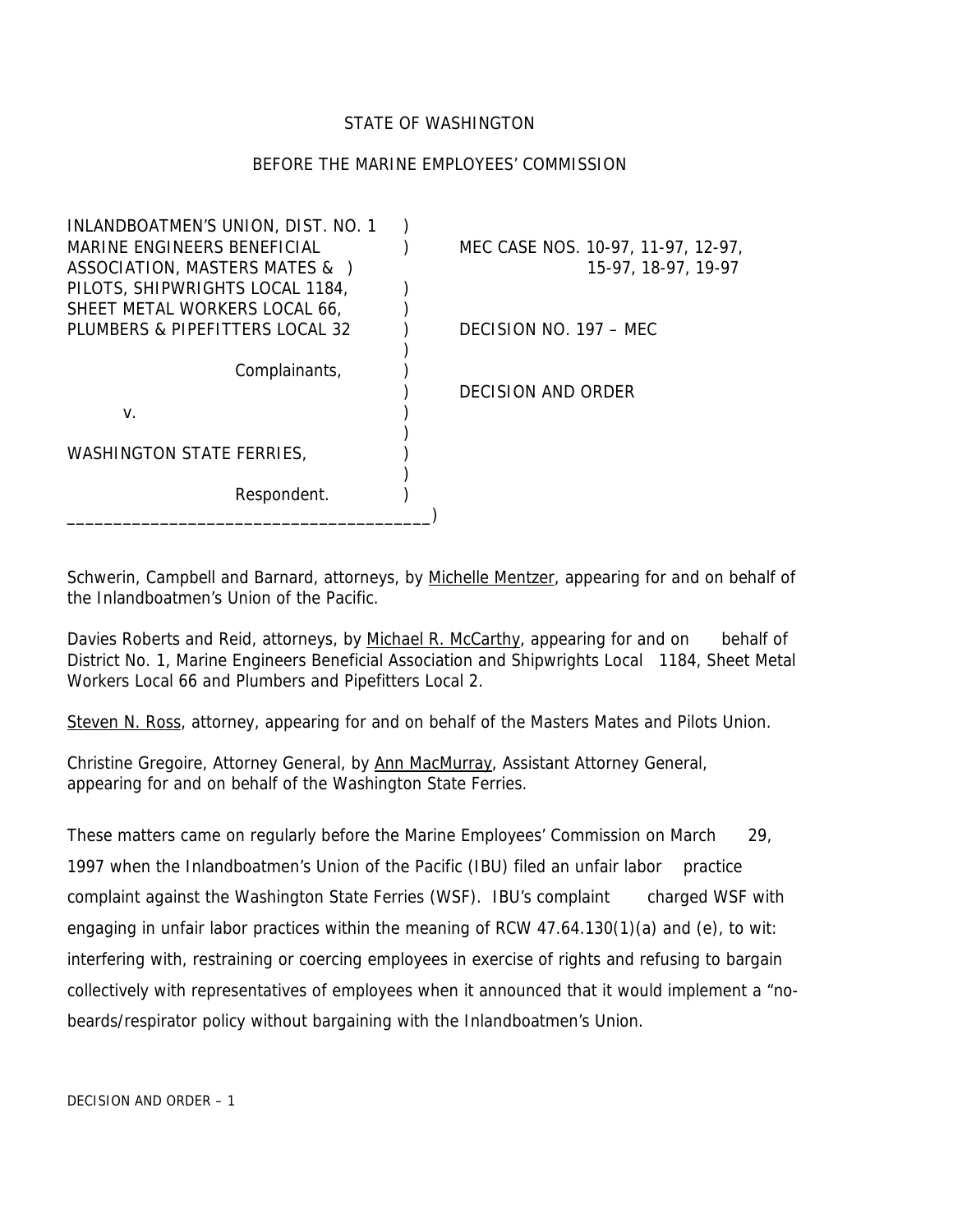Thereafter, on April 17, 1997, District No. 1 MEBA filed similar charges with the MEC, docketed as MEC Case No. 11-97. On April 18, 1997, the Masters Mates & Pilots filed a similar complaint, docketed as MEC Case No. 12-97. On May 5, 1997, Shipwrights Local 1184 filed MEC Case No. 15-97; on May 9, 1997, Sheetmetal Workers Local 66 filed MEC Case No. 18-97; and on May 12, 1997, Plumbers and Pipefitters Local 32 filed MEC Case No. 19-97. These unions also charged that the WSF announced it would implement a "no-beard"/respirator policy without benefit of bargaining with these unions.

# NATURE OF THE CASE

After the passage of some 17 years, WSF determined officially that it would recognize and enforce the following provisions of the Washington Administrative Code (WAC) against bearded member of the complaining union unilaterally,  $i.e.,$  without engaging in collective bargaining with complainants relative to the impact of that action on the working conditions of the represented employees:

A negative pressure respirator, any self-contained breathing apparatus, or any respirator which is used in an atmosphere which is immediately dangerous to life or health (IDLH), equipped with a face piece shall not be worn if facial hair comes between the sealing periphery of the face piece and the face or if facial hair interferes with valve function. (WAC 296-62-07109(8)).

Respirators shall not be worn when conditions prevent a seal of the respirator to the wearer.

(a) A person who has hair (stubble, moustache, sideburns, beard, low hairline, bangs) which passes between the face and the sealing surface of the face piece of the respirator shall not be permitted to wear such a respirator.

Actually, in this connection, the parties have stipulated of record, that, in accord with a deliberate policy of WSF, no bargaining regarding such impact has taken place and that the right to bargain with respect thereto has been demanded and has not been waived by the complainants.

In responding to the consolidated complaints, the WSF argues that:

(1) It has no duty to bargain in the circumstances because bargaining relative to the underlying "regulatory requirement" would be "illegal";

DECISION AND ORDER – 2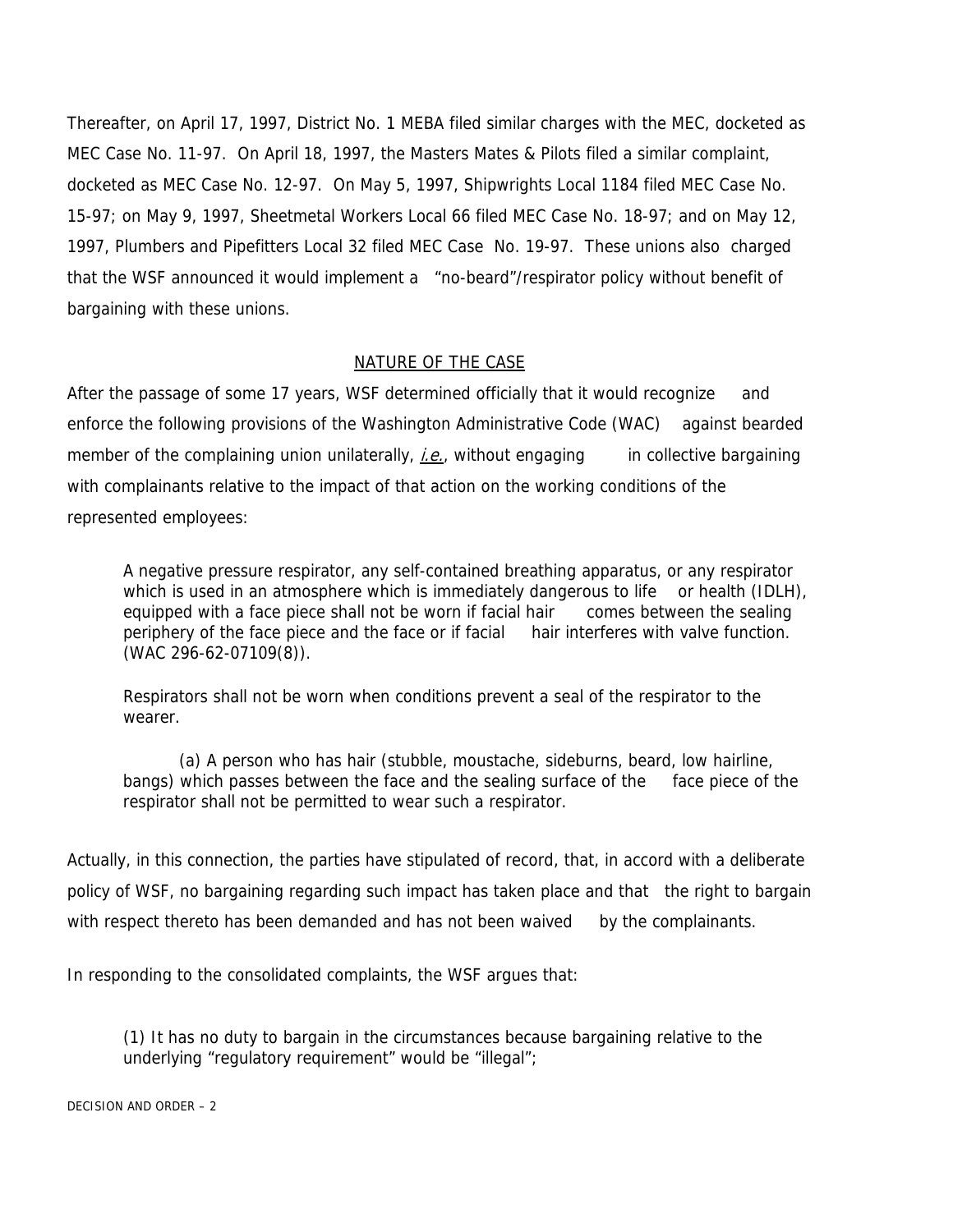(2) If for sake of discussion bargaining about such requirements is not illegal, it is permissive and not mandatory;

(3) In any case, unilateral implementation of the quoted relations would be without "material/substantive impact" on the employees' conditions of employment;

(4) Moreover, by agreeing to the "management function provisions" in their various collective bargaining contracts, each union waived any statutory right to bargain which it may have otherwise had in the premises;

(5) The contents of numerous arbitration awards support the analysis of WSF in the instant case.

On the other side of the controversy, the unions submit:

- (1) Here, there is no dispute as to whether WSF refused to bargain relative to the impact of the new policy, whereby the WACS will be enforced against employees represented by the unions:
- (2) Such "new policy" presents matters for mandatory bargaining because it deals with working conditions, *i.e.* "work rules regarding safety and health as well as rules of employee conduct";
- (3) The Statutory obligation of the WSF to bargain with the unions prevails over conflicting state laws.

#### ISSUES

Does WSF have a duty, under the governing statute, to bargain with the complainant unions, relative to effects on working conditions for personnel in the various units, relative to its contemplated policy whereby the regulations cited above will be "enforced." If so, what remedy is reasonably appropriate for the breach thereof?

# **DISCUSSION**

As noted above, the state regulations of basic concern here were generated some 17 years before the WSF issued its unilateral pronouncements that they would be enforced strictly. Plainly, the direct and intended implication of such pronouncements is that many bearded employees, heretofore allowed to wear their facial hair without interference, will be clean shaven as a condition of continued employment with the WSF. Understandably, as the statutory bargaining agencies for such employees, the DECISION AND ORDER – 3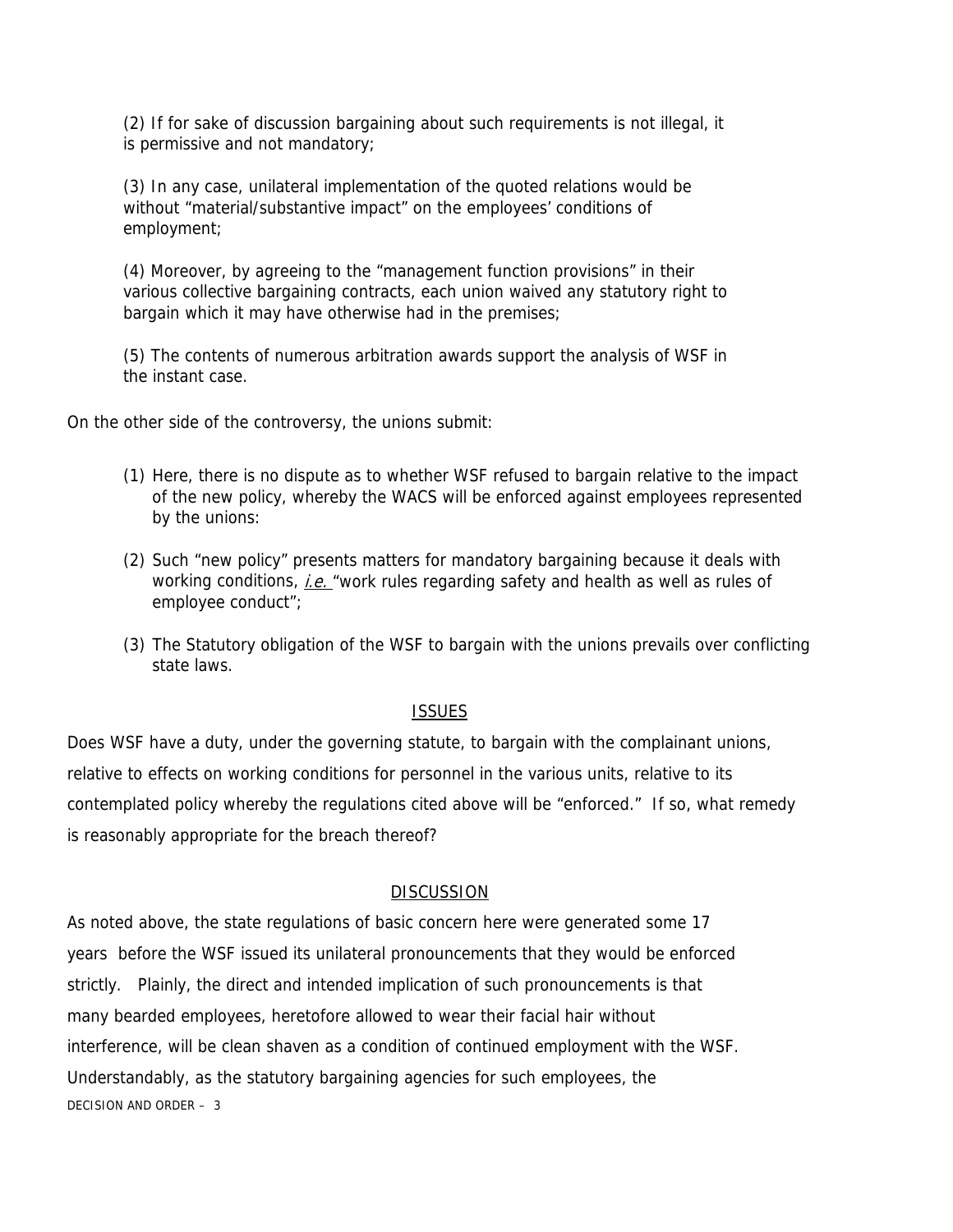Complaining unions have an undeniable responsibility to advance claims that a subject of such manifest concern as to a condition of employment for a large group of their constituents is subject to collective bargaining as to its impact and effect on affected members of the units involved.

The question to be determined here then, is whether such claims by the bargaining agencies for the bearded men were and are and should be supported by the applicable laws of this jurisdiction, *viz.*, chapter 47.64 RCW.

At the start, it is recognized that the validity and effectiveness of the regulations here at base are not in question.

As noted, the instant inquiry is confined fundamentally to whether the employer, after some 17 years, may change its rules drastically for bearded personnel, without bargaining as to the consequences of that unilateral action on their working conditions aboard the ferries and in the shops.

In the field of contemporary labor law, as explained more than two decades ago by Professor Gorman of the University of Pennsylvania Law School, there is a general and primary proposition of relevance to the instant issue. Thus,

…the requirements of continued employment for one already on the job are literally "conditions of employment" about which both parties must bargain. Thus, the employer may not set unilaterally – or bargain directly with individual employees about – the allowable causes of discharge and the manner in which employer decision on discharge may be reviewed through a grievance procedure. National Licorice Co., v. NLRB (U.S. 1940) (by implication). Gorman, BASIC TEXT ON LABOR LAW, UNIONIZATION and COLLECTIVE BARGAINING, West Publishing, St. Paul, 1976, p. 504, ch. 21).

In cases with content and substance similar essentially to that of the matter here before the Commission, the National Labor Relations Board has ruled that an employer must bargain with the representative union, as to the application and weight of a work rule for the represented and bearded employees on the unit job relating to mandatory use of a given variety of respirator. J.P. Stevens & Co., Inc., 239 NLRB 738 (1978), affirmed DECISION AND ORDER – 4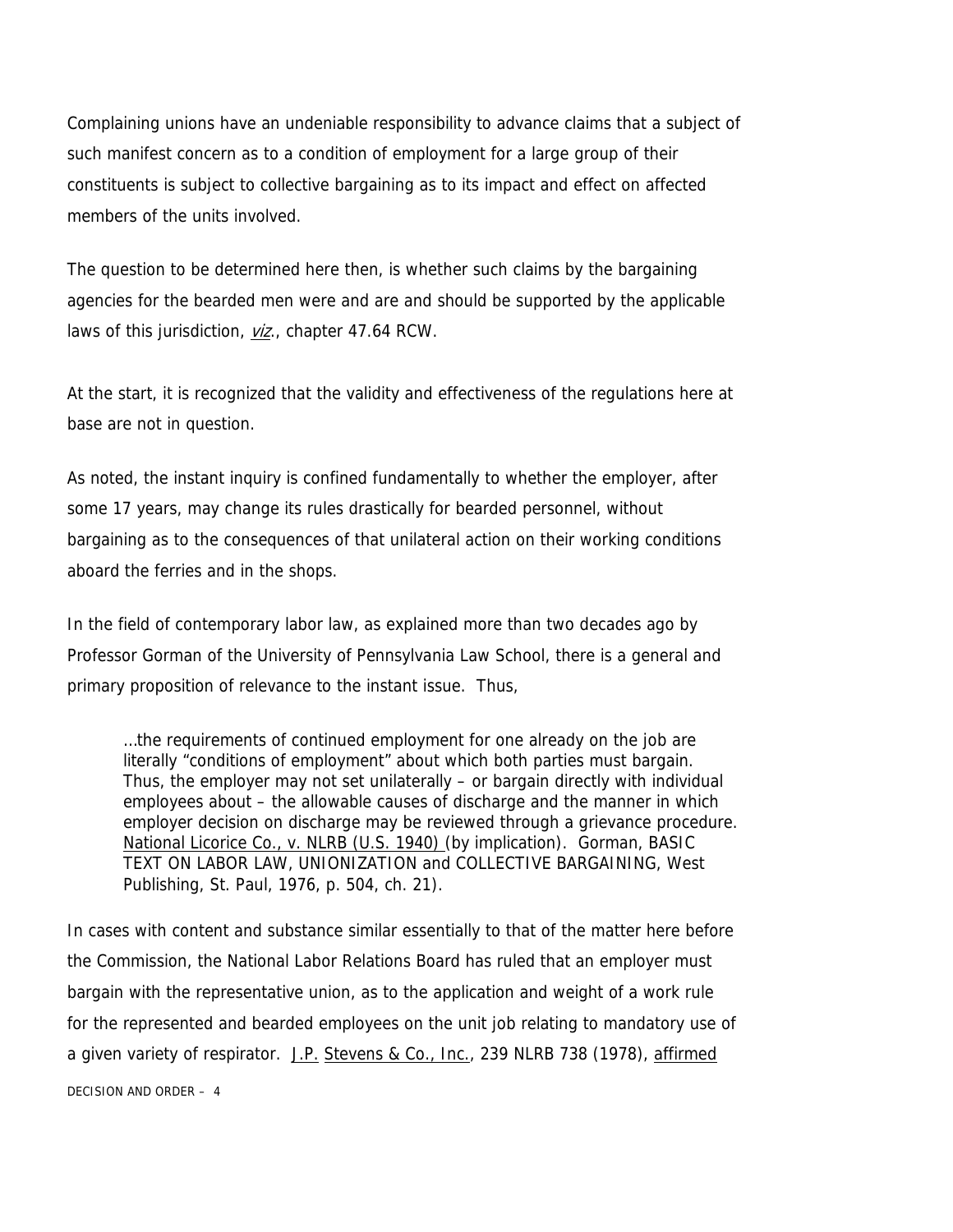625 F.2d 231 (1980). See also, Hanes Corporation, 260 NLRB 557 (1982). Reference is made additionally to AT&T Corporation, 97-98 CCH NLRB 116, 441 for further example as to a necessity for "effects" bargaining in circumstances involving a binding statute.

In this instance, the WAC referenced by WSF (WAC 296-62-07109) promulgates and embodies variables, exceptions and qualifications presenting a need for collective bargaining, rather than unilateral determination by the employer, as to "written operating procedures," "physiological and psychological limitations," "training," "respirator fit," "the proper type of respirator for each respiratory hazard," "inspections," "monitoring," "evaluating hazards," "medical and bioassay surveillance," "respiratory maintenance," and "respirator program evaluation.

Additionally, it is of record that the complaining unions have, with regard to work aboard the ferries, identified some ten aspects of the "respirator-no beard" situation as posing authentic bargainable topics, relative to the impact of the employer's unilateral promulgation, *i.e.*,

- 1. Smoke seal testing of respirators;
- 2. Non-fire fighting (exempt) positions;
- 3. Transfer procedures;
- 4. WSF compliance with all components of the pivotal WACs;
- 5. Compensation for compliance by bearded men, with no beard rule;
- 6. Severance pay for bearded men who quit rather than shave;
- 7. Special disciplinary procedures for noncompliance with "no beard" specification;
- 8. New and different respirators in accord with applicable and available technology;
- 9. Medical exemptions from no beard rule;
- 10. Consequences to employment continuity for those who cannot get a "good fit" with the respirator.

Additionally, with special reference to the represented personnel engaged in the employer's Eagle Harbor maintenance shops, the unions observe that "the nuts and bolts need to be bargained; how many respirators, what kind, when are they required to be worn, in light of exposure to what materials."

DECISION AND ORDER – 5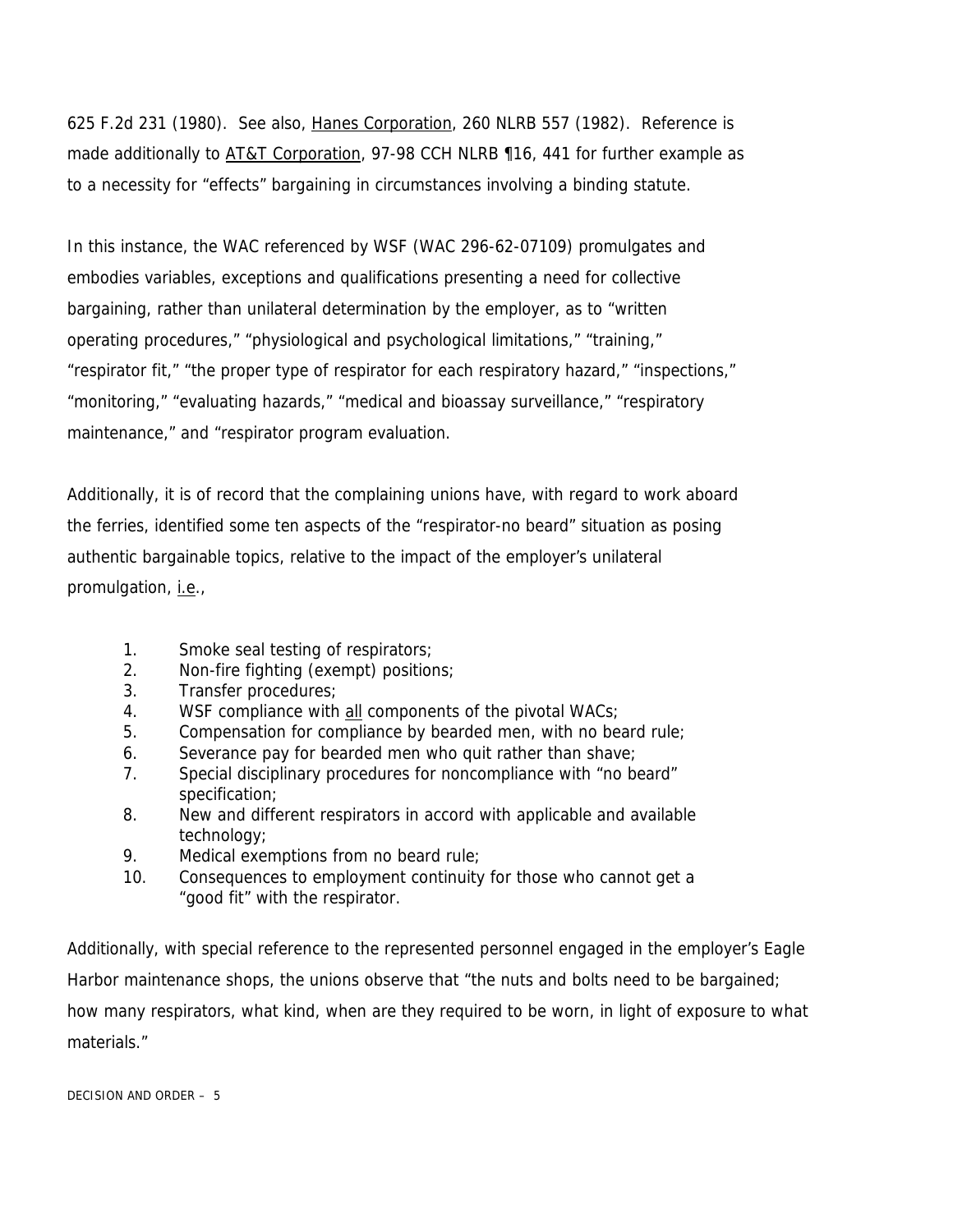In essence, the facts of record here present; *inter alia*, a question of job security to the bearded personnel represented by the complainant unions. Understandably, in their minds, the employer now poses a prohibition in the nature of an unconstitutional *ex post* facto law which threatens their "good standing" as acceptable employees.

Although the employer believes apparently that these represented people should not be concerned especially over the WSF's promised edict, the fact is plainly, on the preponderance of the evidence, that they are concerned and dramatically so, in large numbers.

In First National Maintenance Corp., 452 US 666, 681 (1981), the Supreme Court describes generally the rule, relative to job security, which in our opinion establishes a proper guide for disposition of the issues in this case. Thus,

There is no dispute that the union must be given a significant opportunity to bargain about these matters of job security as part of the 'effects' bargaining mandated by Section 8(a)(5)[NLRA]. And under Section 8(a)(5), bargaining over the effects of a decision must be conducted in a meaningful manner and at a meaningful time, and the Board may impose sanctions to insure its adequacy.

The foregoing is to say then that on the facts of record and the governing law, WSF is obliged to bargain here with the complainant unions "as part of the effects bargaining," which as an express holding the Commission finds is mandated by the important scheme for collective bargaining embodied in chapter 47.64 RCW.

In this determination that "effects bargaining" must obtain in the instant circumstances of record, the Commission rejects the conclusions advanced expertly by counsel for WSF that such negotiating will be illegal or non-mandatory or without a substantial basis in terms of "conditions of employment" for the represented people.

WSF urges additionally that the complainants waived their rights to bargain collectively in this context. Such a contention encounters the established rule, whereby to be recognized and applied, a waiver of the statutory right to bargain must be in "clear and unmistakable language" not subject to legitimate dispute. Edison Co. n. NLRB, 460 US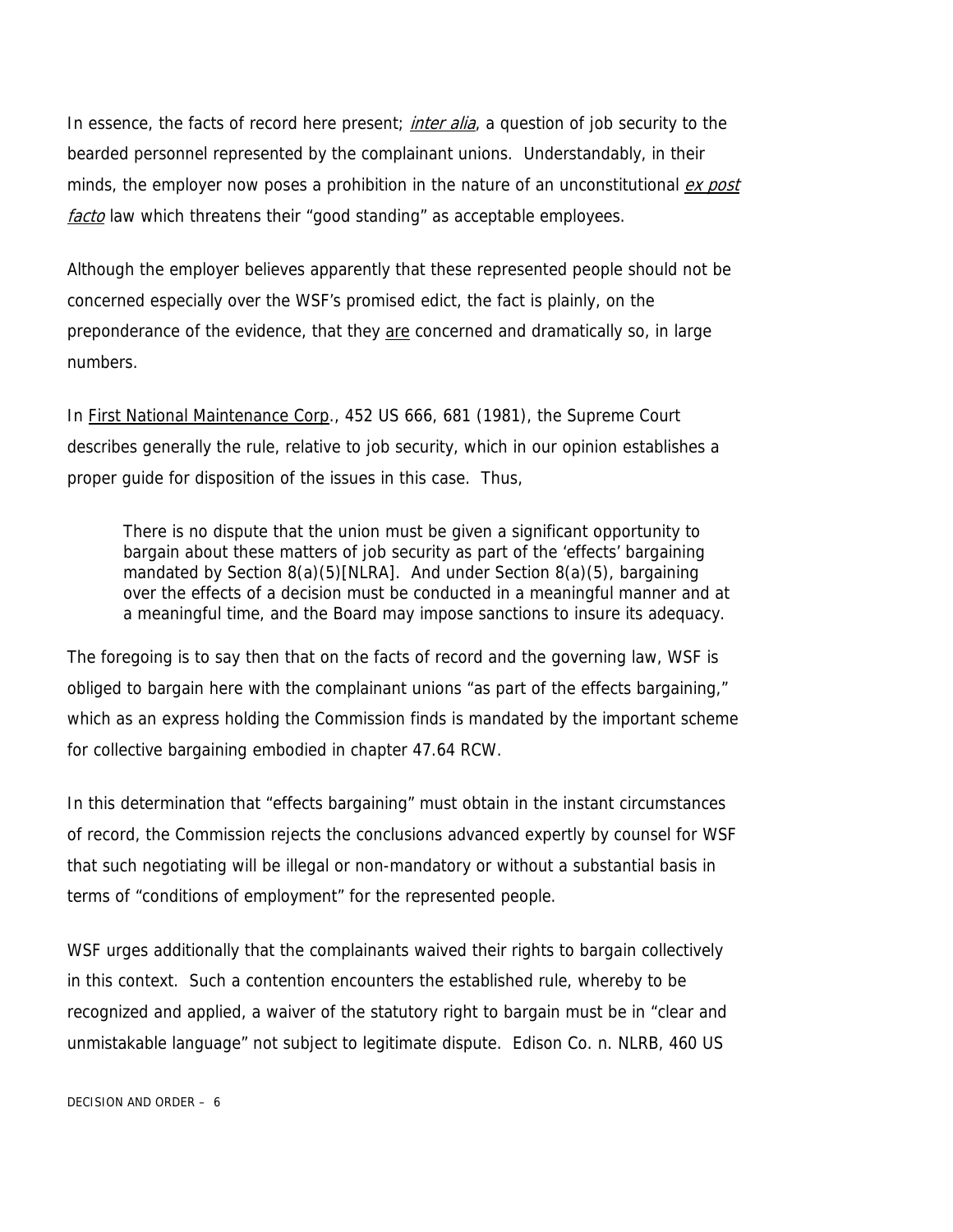693 (1983). This degree of certainty is not demonstrated here. In any case, the parties stipulated expressly on the record that WSF would not defend against the instant complaints on the basis of an allegation of waiver.

The Commission acknowledges the authoritative nature of the WACs emphasized by the ferry system in this case. However, the complainants' bargaining rights and the obligations of WSF to recognize such entitlement are grounded on an especially vital public purpose effected by enactment of the legislature. Considering the evidence before it as to the extended period of years during which the ferries operated without the employer's invocation of the referenced WACs, as well as the basic rationale expressed in Rose v. Erickson, 106 Wn.2d 420 and union cited determinations by the Public Employment Relations Commission (PERC), the Commission concludes that the legislated obligation to bargain, as to the impact and effect of the contemplated application of such regulations to the represented employees, must be satisfied by WSF.

Having read and carefully considered the entire record, the Marine Employees' Commission now hereby enters the following findings of fact.

# FINDINGS OF FACT

- 1. The Complainants and the WSF are entities covered by chapter 47.64 RCW. Each complainant is the exclusive collective bargaining agency for a unit of WSF employees under and in accord with the cited statutes.
- 2. At all times herein material, valid and binding regulations were and are set forth in the Washington Administrative Code as follows:

Respirators shall not be worn when conditions prevent a seal of the respirator to the wearer.

(a) A person who has hair (stubble, moustache, sideburns, beard, low hairline, bangs) which passes between the face and the sealing surface of the face piece of the respirator shall not be permitted to wear such a respirator. WAC 296-62-07115 (3)(a).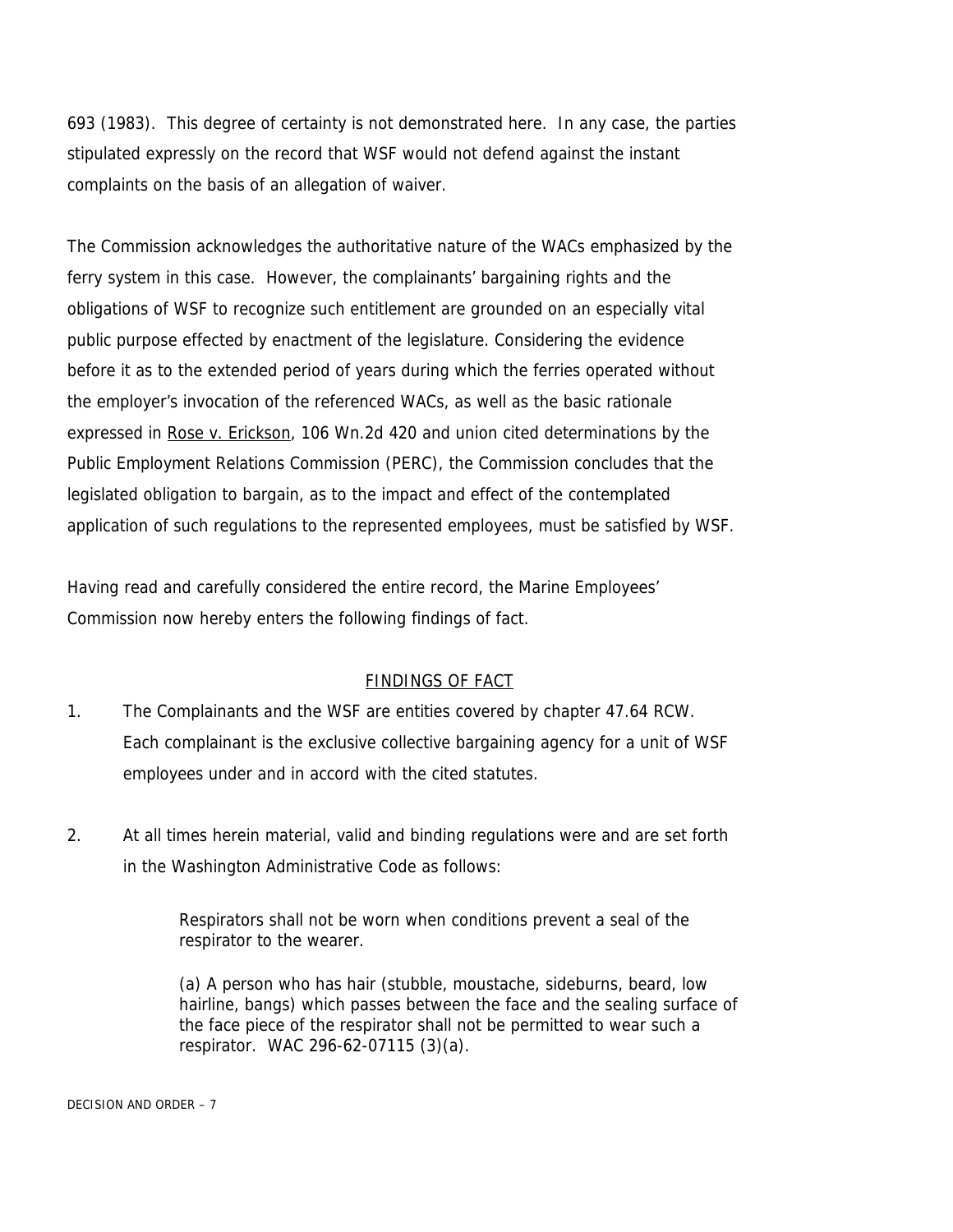A negative pressure respirator, any self-contained breathing apparatus, or any respirator which is used in an atmosphere which is immediately dangerous to life or health (IDLH), equipped with a face piece shall not be worn if facial hair comes between the sealing periphery of the face piece and the face or if facial hair interferes with valve function. (WAC 296-62-07109 (8)).

- 3. Some 17 years after promulgation of the quoted regulations, the WSF decided unilaterally that the same would be enforced against bearded WSF employees represented by the complainant unions with a requirement that such personnel become clean shaven.
- 4. Many of the bearded WSF employees who had worn their bears for extended periods before the unilateral decision of WSF referenced in the foregoing paragraph was published, complained vigorously and sought intervention from their unions about the employer's new policy relative to facial hair and respirators.
- 5. In consequence of such multiplicity of protests from their members, the unions herein demanded that WSF recognize their right to bargain with the employer as to the impact and effect of its decision on the working conditions of their constituent members.
- 6. Since such a decision by WSF required that bearded members of the represented units become clean-shaven as a strict condition of continued employment, their concern, in part, was related to the matter of "job security" with WSF.
- 7. Additionally, the mandate of WSF relative to enforcement of the cited regulations posed numerous matters of interest to the unions and their members employed by WSF relative to the impact and effect on working conditions aboard the ferries and in the shops. Thus, as specified hereinabove under the heading DISCUSSION, there are explicit subsections of WAC 296-62-07109 which, by their content describe issues as to conditions of employment relating to health and safety attendant upon the day to day use of the respirators.

DECISION AND ORDER - 8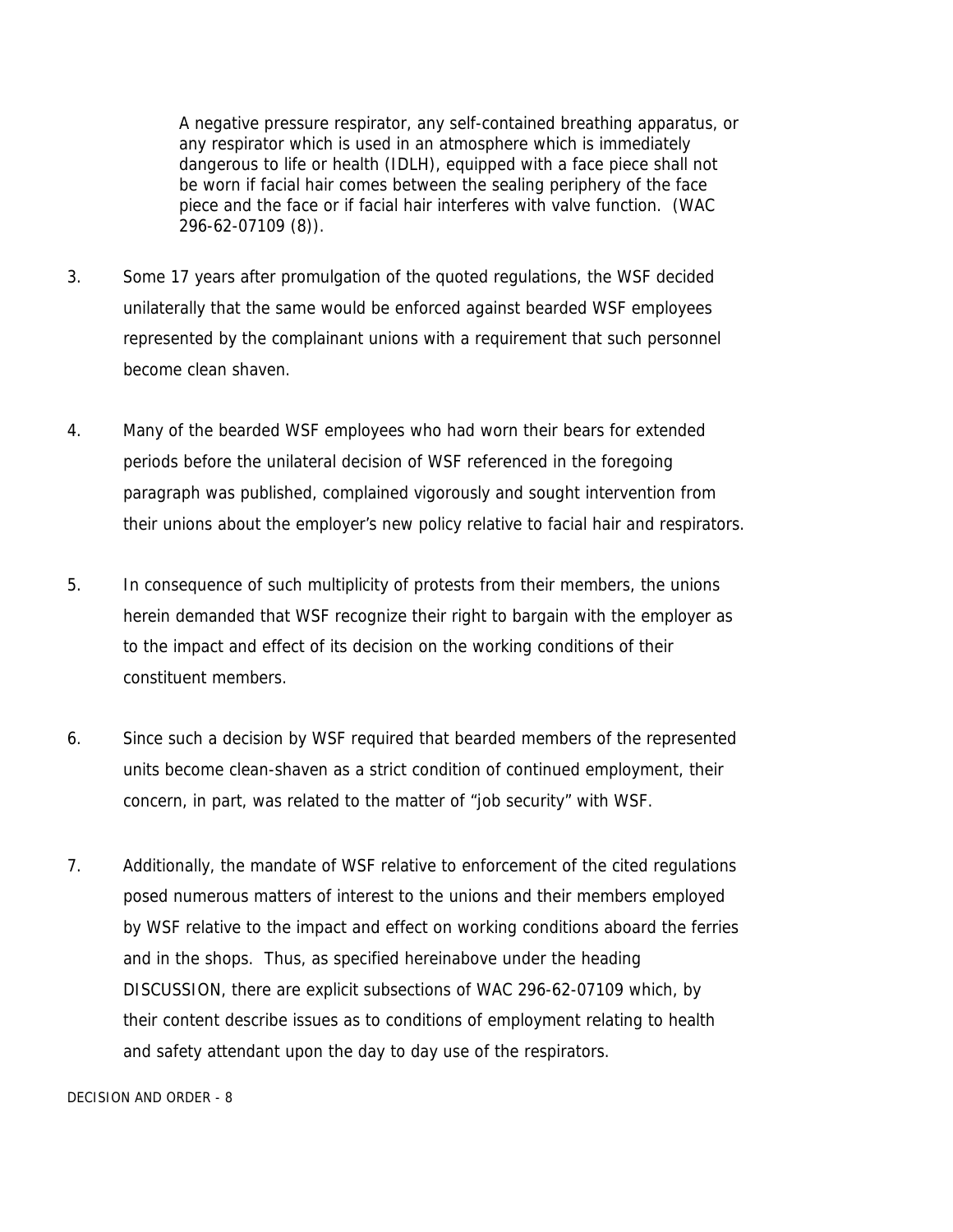- 8. The unions here have described reasonably, legitimate issues and potential issues as to the impact and effect of WSF's mandate which relate directly to the conditions of employment for the members of the units.
- 9. The WSF was not concerned actively with the "no beard" policy vis a vis respirators for some 17 years after the provisions of the WACs here at base were in force. During those years, many employees of the ferry system were bearded without an objection from any source although their maritime duties on board the vessels were essentially as they are now. While the instant controversy has been pending, WSF has not actually enforced the "no beard" policy in question pending a determination as to the merit, if any, of the instant consolidated complaints, which is to say that the situation currently does not present immediately compelling emergency which forecloses an authentic opportunity for collective bargaining between the employer and the unions as to the impact and effect of the "no beard" regulations when they are placed in effect relative to those respirators available for use in operation of the ferries.
- 10. The filing of the complainants' charges of unfair labor practice against WSF and WSF's answers thereto were timely filed and served and otherwise in order.

Having entered the foregoing findings of fact, the Marine Employees' Commission now enters the following conclusions of law.

# CONCLUSIONS OF LAW

- 1. The Commission has jurisdiction over the parties and the subject matter herein.
- 2. Pursuant to chapter 47.64 RCW and the facts of record in this proceeding, respondent WSF is obliged, and may not refuse to bargain collectively with the complainant unions relative to the impact and effect of the WAC regulations relating to respirators, including 296-62-07109 and 296-62-07115 which that employer now proposes to apply to the conditions of employment for the represented employees.

DECISION AND ORDER - 9